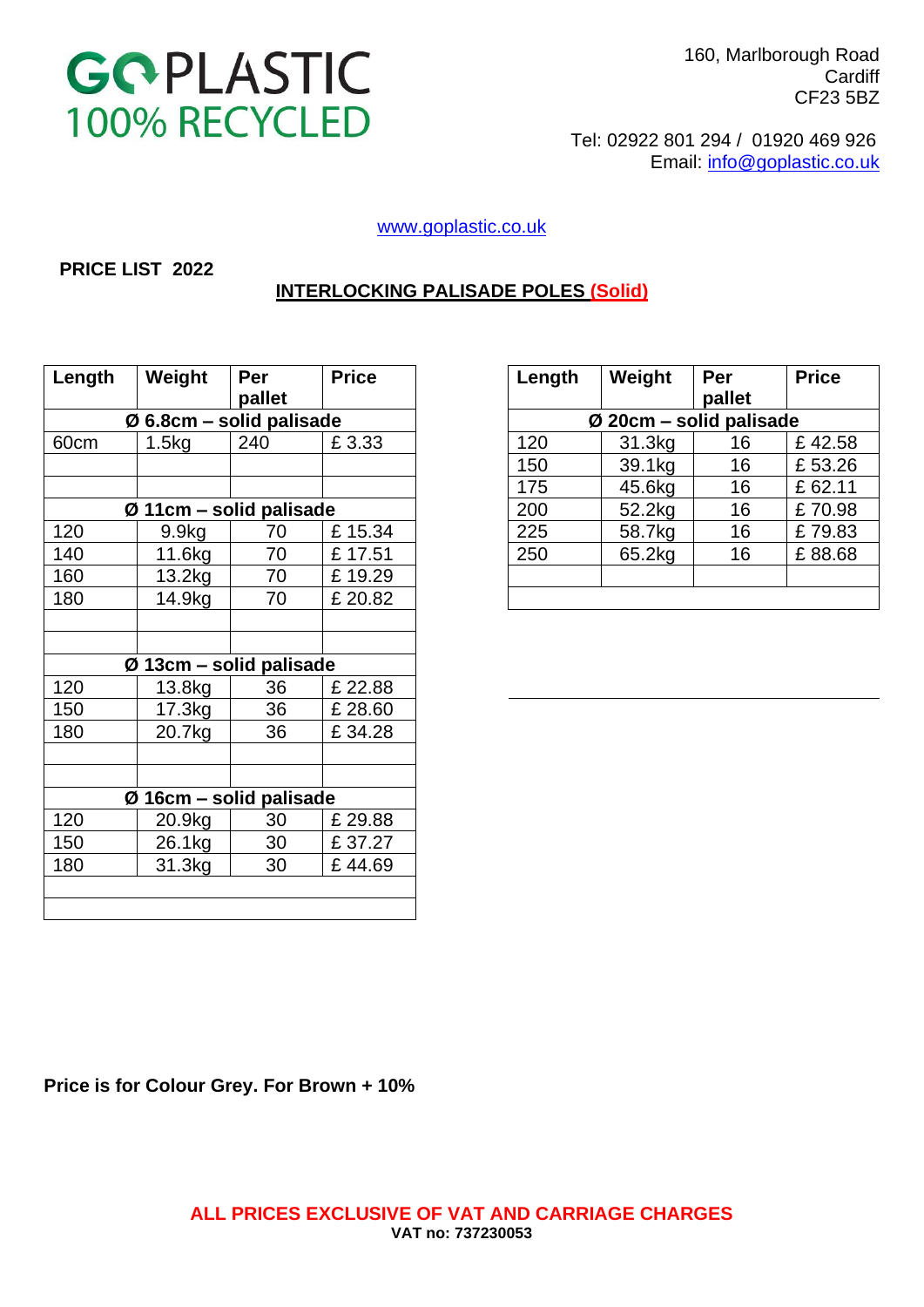# GOPLASTIC 100% RECYCLED

160, Marlborough Road **Cardiff** CF23 5BZ

 Tel: 02922 801 294 / 01920 469 926 Email: [info@goplastic.co.uk](mailto:info@goplastic.co.uk)

[www.goplastic.co.uk](http://www.goplastic.co.uk/)

#### **PRICE LIST 2022**

### **INTERLOCKING PALISADE POLES (Hollow)**

| Weight<br>Length          |         | Per                      | <b>Price</b> |  |  |  |  |  |  |  |
|---------------------------|---------|--------------------------|--------------|--|--|--|--|--|--|--|
|                           |         | pallet                   |              |  |  |  |  |  |  |  |
| Ø 6.8cm - hollow palisade |         |                          |              |  |  |  |  |  |  |  |
| 30cm                      | 0.4kg   |                          | £ 2.20       |  |  |  |  |  |  |  |
| 40                        | 0.6kg   | 400                      | £ 2.50       |  |  |  |  |  |  |  |
|                           |         |                          |              |  |  |  |  |  |  |  |
| Ø 11cm - hollow palisade  |         |                          |              |  |  |  |  |  |  |  |
| 40cm                      | 2.2 kg  | 240                      | £4.25        |  |  |  |  |  |  |  |
| 60                        | 3.3 kg  | 125                      | £5.99        |  |  |  |  |  |  |  |
| 80                        | 4.3 kg  | 90                       | £7.97        |  |  |  |  |  |  |  |
| 100                       | 5.4 kg  | 100                      | £9.77        |  |  |  |  |  |  |  |
|                           |         |                          |              |  |  |  |  |  |  |  |
|                           |         | Ø 13cm - hollow palisade |              |  |  |  |  |  |  |  |
| 40cm                      | 2.7 kg  | 126                      | £4.95        |  |  |  |  |  |  |  |
| 4.0 kg<br>60              |         | 72                       | £7.35        |  |  |  |  |  |  |  |
| 80<br>5.3 kg              |         | 54                       | £9.50        |  |  |  |  |  |  |  |
| 100<br>6.6 kg             |         | 36                       | £11.68       |  |  |  |  |  |  |  |
|                           |         |                          |              |  |  |  |  |  |  |  |
|                           |         | Ø 16cm - hollow palisade |              |  |  |  |  |  |  |  |
| 40cm                      | 4.2 kg  | 84                       | £7.43        |  |  |  |  |  |  |  |
| 60                        | 6.2 kg  | 60                       | £10.95       |  |  |  |  |  |  |  |
| 80<br>8.2 kg              |         | 42                       | £14.54       |  |  |  |  |  |  |  |
| 100<br>10.2 kg            |         | 42                       | £18.04       |  |  |  |  |  |  |  |
|                           |         |                          |              |  |  |  |  |  |  |  |
| Ø 20cm - hollow palisade  |         |                          |              |  |  |  |  |  |  |  |
| 40cm                      | 5.5 kg  | 48                       | £9.77        |  |  |  |  |  |  |  |
| 60                        | 8.1 kg  | 32                       | £14.33       |  |  |  |  |  |  |  |
| 80                        | 10.7 kg | 24                       | £18.93       |  |  |  |  |  |  |  |
| 100                       | 13.3 kg | 24                       | £ 23.55      |  |  |  |  |  |  |  |
|                           |         |                          |              |  |  |  |  |  |  |  |
|                           |         |                          |              |  |  |  |  |  |  |  |

#### **Price is for Colour Grey. For Brown + 10%**